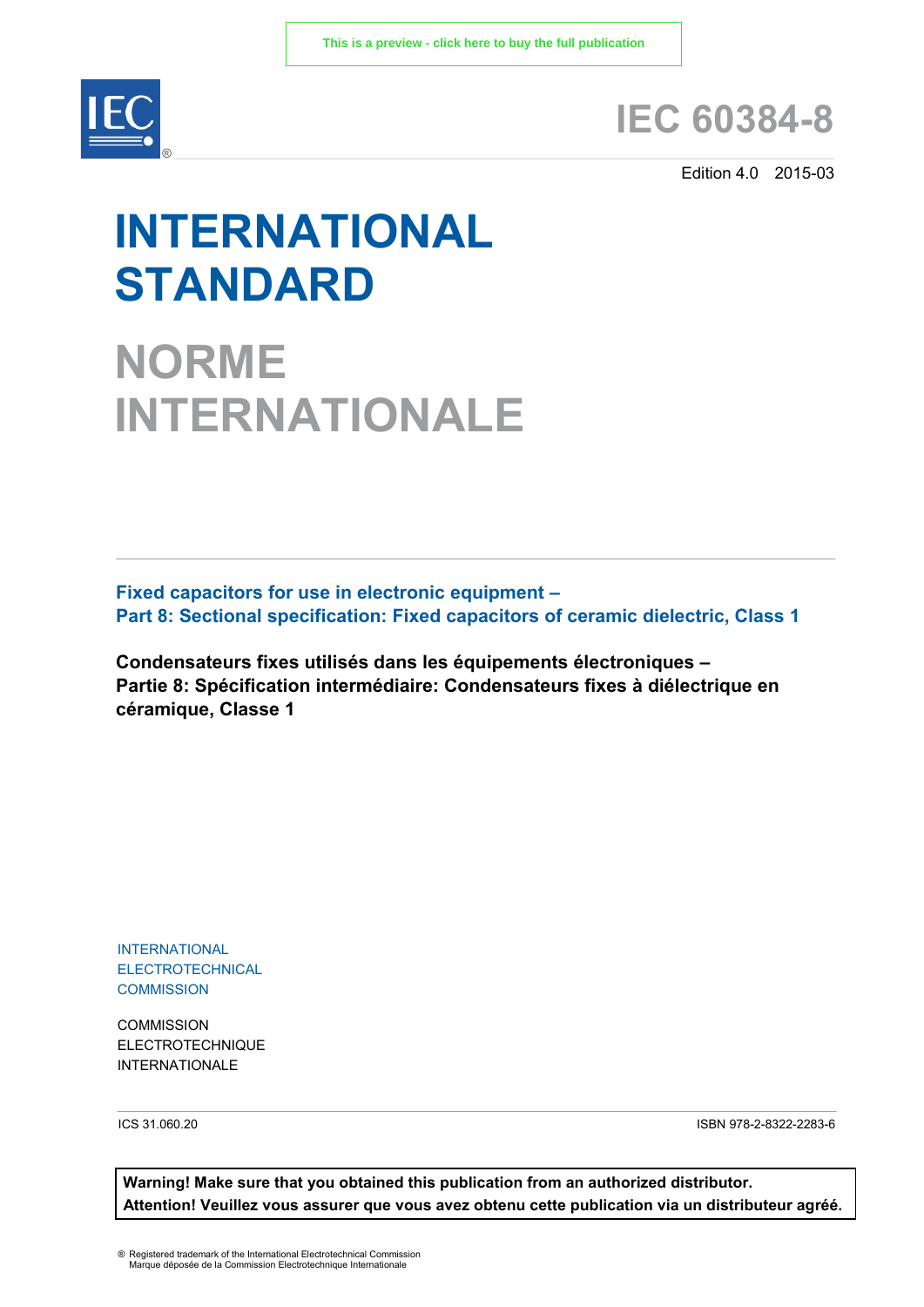$-2-$ 

IEC 60384-8:2015 © IEC 2015

## **CONTENTS**

| 1              |       |                                                                           |    |
|----------------|-------|---------------------------------------------------------------------------|----|
|                | 1.1   |                                                                           |    |
|                | 1.2   |                                                                           |    |
|                | 1.3   |                                                                           |    |
|                | 1.4   |                                                                           |    |
|                | 1.4.1 |                                                                           |    |
|                | 1.4.2 |                                                                           |    |
|                | 1.4.3 |                                                                           |    |
|                | 1.4.4 |                                                                           |    |
|                | 1.4.5 |                                                                           |    |
|                | 1.5   |                                                                           |    |
|                | 1.6   |                                                                           |    |
|                | 1.6.1 |                                                                           |    |
|                | 1.6.2 |                                                                           |    |
|                | 1.6.3 |                                                                           |    |
|                | 1.6.4 |                                                                           |    |
|                | 1.6.5 |                                                                           |    |
| $\overline{2}$ |       |                                                                           |    |
|                | 2.1   |                                                                           |    |
|                | 2.2   |                                                                           |    |
|                | 2.2.1 |                                                                           |    |
|                | 2.2.2 |                                                                           |    |
|                | 2.2.3 |                                                                           |    |
|                | 2.2.4 | Preferred values of nominal capacitance and associated tolerance          |    |
|                |       |                                                                           |    |
|                | 2.2.5 |                                                                           |    |
| 3              |       |                                                                           |    |
|                | 3.1   |                                                                           |    |
|                | 3.2   |                                                                           |    |
|                | 33    | Certified test records of released lots.                                  | 16 |
|                | 3.4   |                                                                           |    |
|                | 3.4.1 |                                                                           |    |
|                | 3.4.2 | Qualification approval on the basis of the fixed sample size procedure 16 |    |
|                | 3.4.3 |                                                                           |    |
|                | 3.5   |                                                                           |    |
|                | 3.5.1 |                                                                           |    |
|                | 3.5.2 |                                                                           |    |
|                | 3.5.3 |                                                                           |    |
|                | 3.5.4 |                                                                           |    |
| 4              |       |                                                                           |    |
|                | 4.1   |                                                                           |    |
|                | 4.2   |                                                                           |    |
|                | 4.3   |                                                                           |    |
|                | 4.3.1 |                                                                           |    |
|                | 4.3.2 |                                                                           |    |
|                |       |                                                                           |    |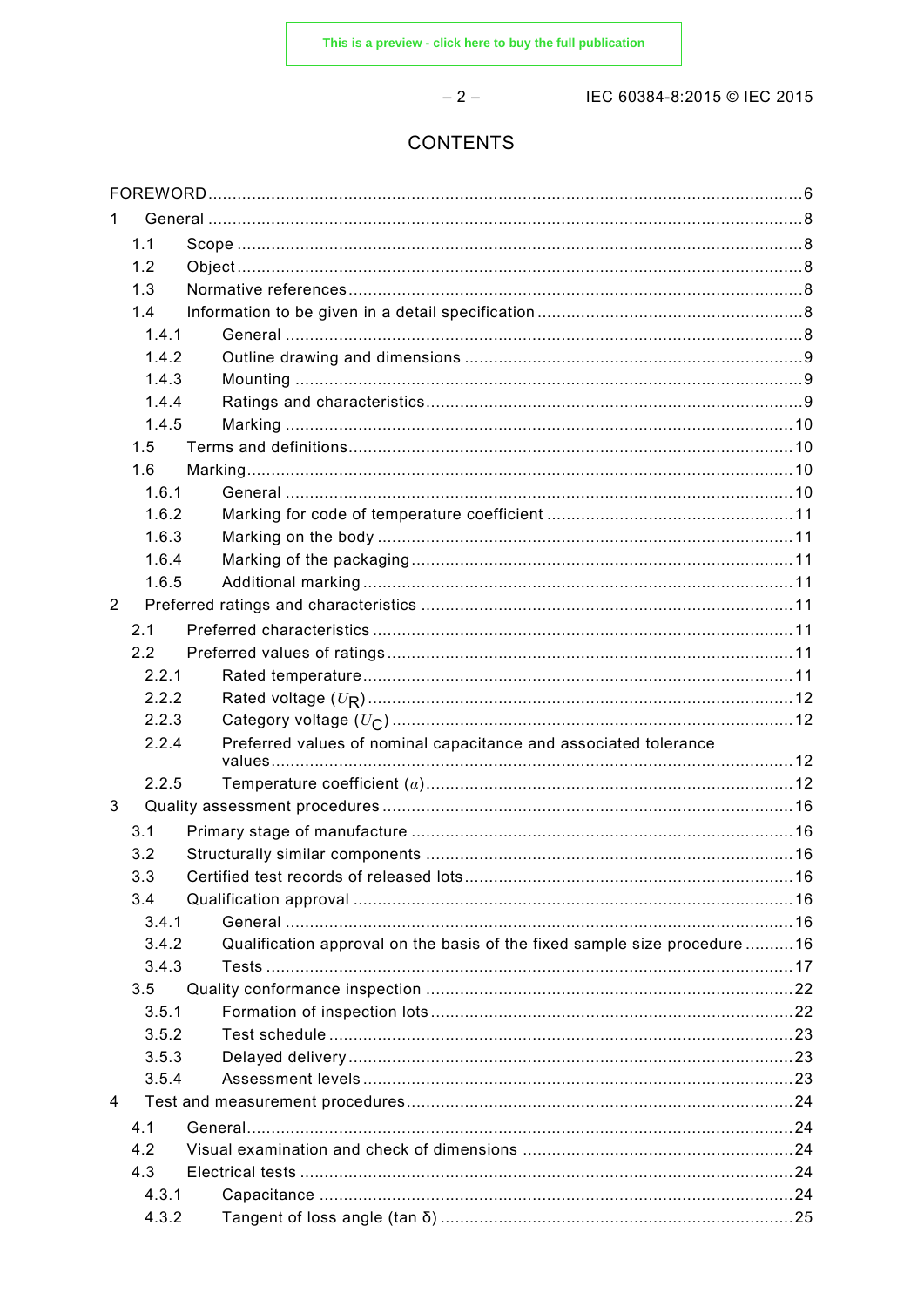IEC 60384-8:2015 © IEC 2015

| 4.3.3  |                                                                              |  |
|--------|------------------------------------------------------------------------------|--|
| 4.3.4  |                                                                              |  |
| 4.4    | Temperature coefficient $(a)$ and temperature cyclic drift of capacitance 27 |  |
| 4.4.1  |                                                                              |  |
| 4.4.2  |                                                                              |  |
| 4.4.3  |                                                                              |  |
| 4.4.4  |                                                                              |  |
| 4.5    |                                                                              |  |
| 4.6    |                                                                              |  |
| 4.6.1  |                                                                              |  |
| 4.6.2  |                                                                              |  |
| 4.6.3  |                                                                              |  |
| 4.6.4  |                                                                              |  |
| 4.7    |                                                                              |  |
| 4.7.1  |                                                                              |  |
| 4.7.2  |                                                                              |  |
| 4.7.3  |                                                                              |  |
| 4.8    |                                                                              |  |
| 4.8.1  |                                                                              |  |
| 4.8.2  |                                                                              |  |
| 4.8.3  |                                                                              |  |
| 4.8.4  |                                                                              |  |
| 4.9    |                                                                              |  |
| 4.9.1  |                                                                              |  |
| 4.9.2  |                                                                              |  |
| 4.9.3  |                                                                              |  |
| 4.10   |                                                                              |  |
| 4.10.1 |                                                                              |  |
| 4.10.2 |                                                                              |  |
| 4.10.3 |                                                                              |  |
| 4.10.4 |                                                                              |  |
| 4.11   |                                                                              |  |
| 4.11.1 |                                                                              |  |
| 4.11.2 |                                                                              |  |
| 4.11.3 |                                                                              |  |
| 4.11.4 |                                                                              |  |
| 4.12   |                                                                              |  |
| 4.12.1 |                                                                              |  |
| 4.12.2 |                                                                              |  |
| 4.12.3 |                                                                              |  |
| 4.12.4 |                                                                              |  |
| 4.12.5 |                                                                              |  |
| 4.12.6 |                                                                              |  |
| 4.12.7 |                                                                              |  |
| 4.13   |                                                                              |  |
| 4.13.1 |                                                                              |  |
| 4.13.2 |                                                                              |  |
| 4.13.3 |                                                                              |  |
| 4.13.4 |                                                                              |  |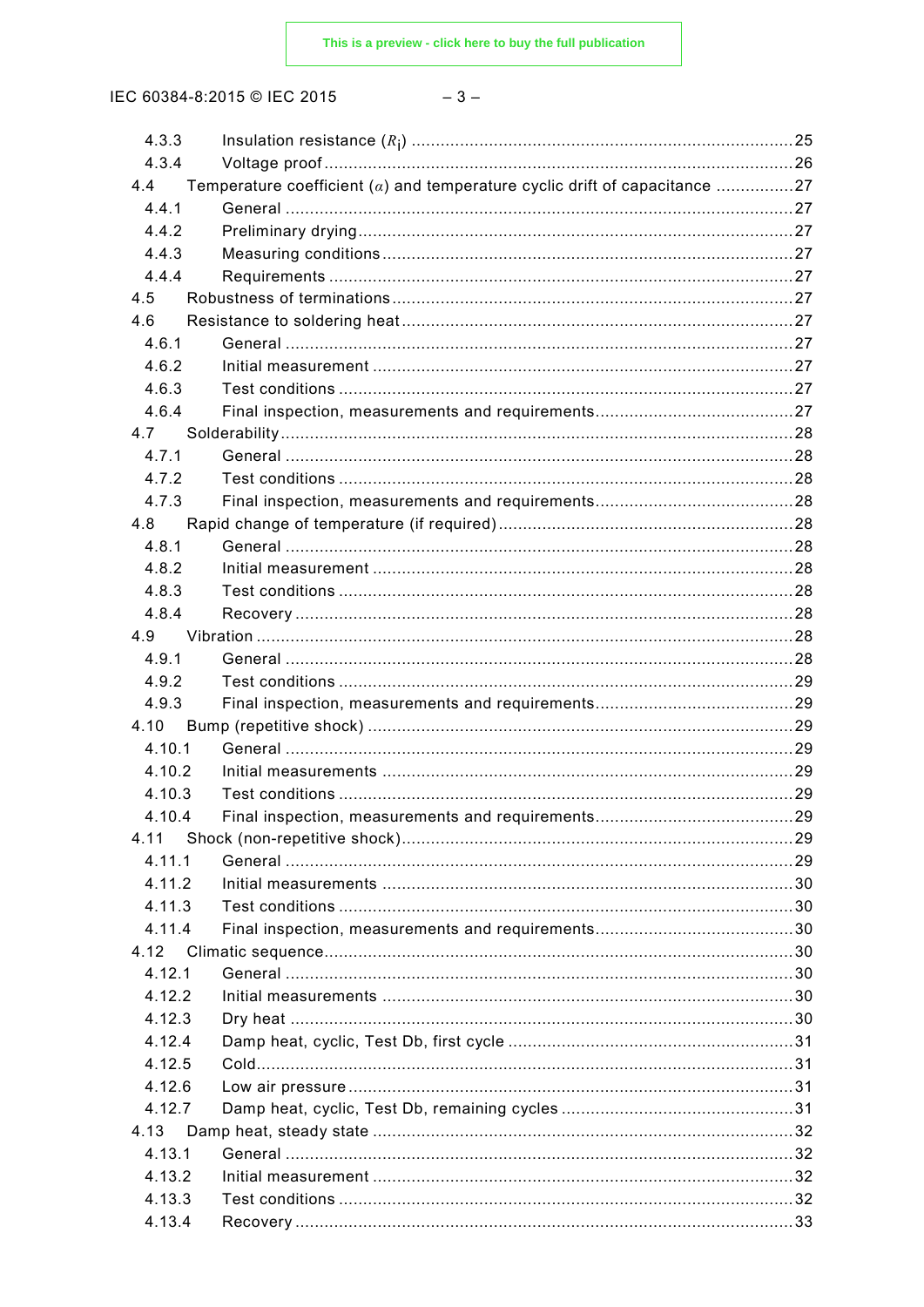$-4-$ 

## IEC 60384-8:2015 © IEC 2015

| 4.14   |                                                                                      |  |
|--------|--------------------------------------------------------------------------------------|--|
| 4.14.1 |                                                                                      |  |
| 4.14.2 |                                                                                      |  |
| 4.14.3 |                                                                                      |  |
| 4.14.4 |                                                                                      |  |
| 4.14.5 |                                                                                      |  |
| 4.15   |                                                                                      |  |
|        |                                                                                      |  |
|        | Annex A (normative) Figures with limits of variation of capacitance with temperature |  |
|        |                                                                                      |  |

| $\sim$ . Total transfer than the contract output that $\sim$ . The contract contract the contract of $\sim$ |  |
|-------------------------------------------------------------------------------------------------------------|--|
|                                                                                                             |  |
|                                                                                                             |  |
| Table 4 – Sampling plan together with numbers of permissible non-conforming items                           |  |
|                                                                                                             |  |
|                                                                                                             |  |
|                                                                                                             |  |
|                                                                                                             |  |
|                                                                                                             |  |
|                                                                                                             |  |
|                                                                                                             |  |
|                                                                                                             |  |
|                                                                                                             |  |
|                                                                                                             |  |
|                                                                                                             |  |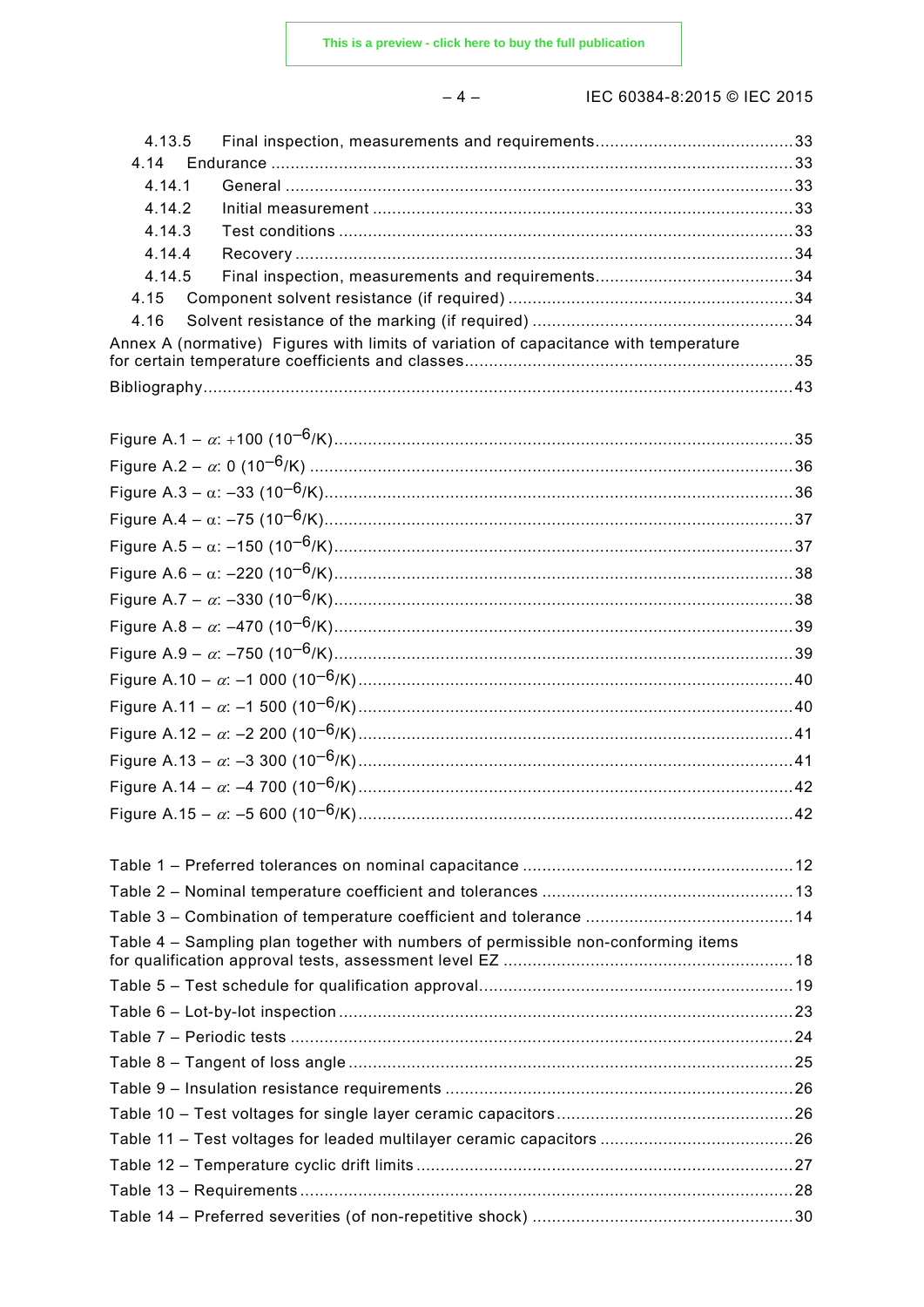IEC 60384-8:2015 © IEC 2015 – 5 –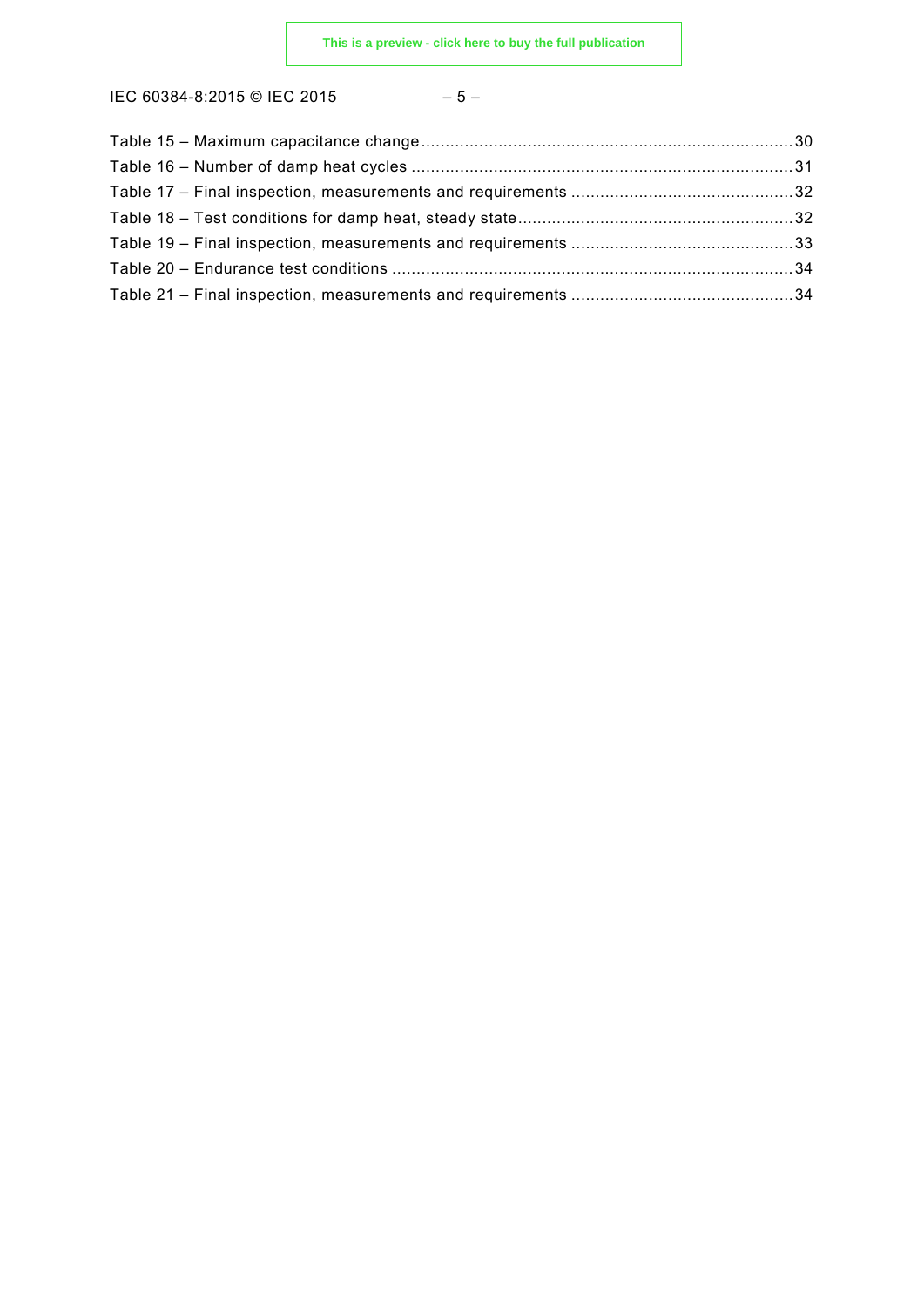**[This is a preview - click here to buy the full publication](https://webstore.iec.ch/publication/21931&preview)**

– 6 – IEC 60384-8:2015 © IEC 2015

#### INTERNATIONAL ELECTROTECHNICAL COMMISSION

 $\overline{\phantom{a}}$ 

## **FIXED CAPACITORS FOR USE IN ELECTRONIC EQUIPMENT –**

## **Part 8: Sectional specification: Fixed capacitors of ceramic dielectric, Class 1**

## FOREWORD

- 1) The International Electrotechnical Commission (IEC) is a worldwide organization for standardization comprising all national electrotechnical committees (IEC National Committees). The object of IEC is to promote international co-operation on all questions concerning standardization in the electrical and electronic fields. To this end and in addition to other activities, IEC publishes International Standards, Technical Specifications, Technical Reports, Publicly Available Specifications (PAS) and Guides (hereafter referred to as "IEC Publication(s)"). Their preparation is entrusted to technical committees; any IEC National Committee interested in the subject dealt with may participate in this preparatory work. International, governmental and nongovernmental organizations liaising with the IEC also participate in this preparation. IEC collaborates closely with the International Organization for Standardization (ISO) in accordance with conditions determined by agreement between the two organizations.
- 2) The formal decisions or agreements of IEC on technical matters express, as nearly as possible, an international consensus of opinion on the relevant subjects since each technical committee has representation from all interested IEC National Committees.
- 3) IEC Publications have the form of recommendations for international use and are accepted by IEC National Committees in that sense. While all reasonable efforts are made to ensure that the technical content of IEC Publications is accurate, IEC cannot be held responsible for the way in which they are used or for any misinterpretation by any end user.
- 4) In order to promote international uniformity, IEC National Committees undertake to apply IEC Publications transparently to the maximum extent possible in their national and regional publications. Any divergence between any IEC Publication and the corresponding national or regional publication shall be clearly indicated in the latter.
- 5) IEC itself does not provide any attestation of conformity. Independent certification bodies provide conformity assessment services and, in some areas, access to IEC marks of conformity. IEC is not responsible for any services carried out by independent certification bodies.
- 6) All users should ensure that they have the latest edition of this publication.
- 7) No liability shall attach to IEC or its directors, employees, servants or agents including individual experts and members of its technical committees and IEC National Committees for any personal injury, property damage or other damage of any nature whatsoever, whether direct or indirect, or for costs (including legal fees) and expenses arising out of the publication, use of, or reliance upon, this IEC Publication or any other IEC Publications.
- 8) Attention is drawn to the Normative references cited in this publication. Use of the referenced publications is indispensable for the correct application of this publication.
- 9) Attention is drawn to the possibility that some of the elements of this IEC Publication may be the subject of patent rights. IEC shall not be held responsible for identifying any or all such patent rights.

International Standard IEC 60384-8 has been prepared by IEC technical committee 40: Capacitors and resistors for electronic equipment.

This fourth edition cancels and replaces the third edition published in 2005. This fourth edition is a result of maintenance activities related to the previous edition. All changes that have been agreed upon can be categorized as minor revisions.

The text of this standard is based on the following documents:

| <b>FDIS</b>  | Report on voting |
|--------------|------------------|
| 40/2338/FDIS | 40/2363/RVD      |

Full information on the voting for the approval of this standard can be found in the report on voting indicated in the above table.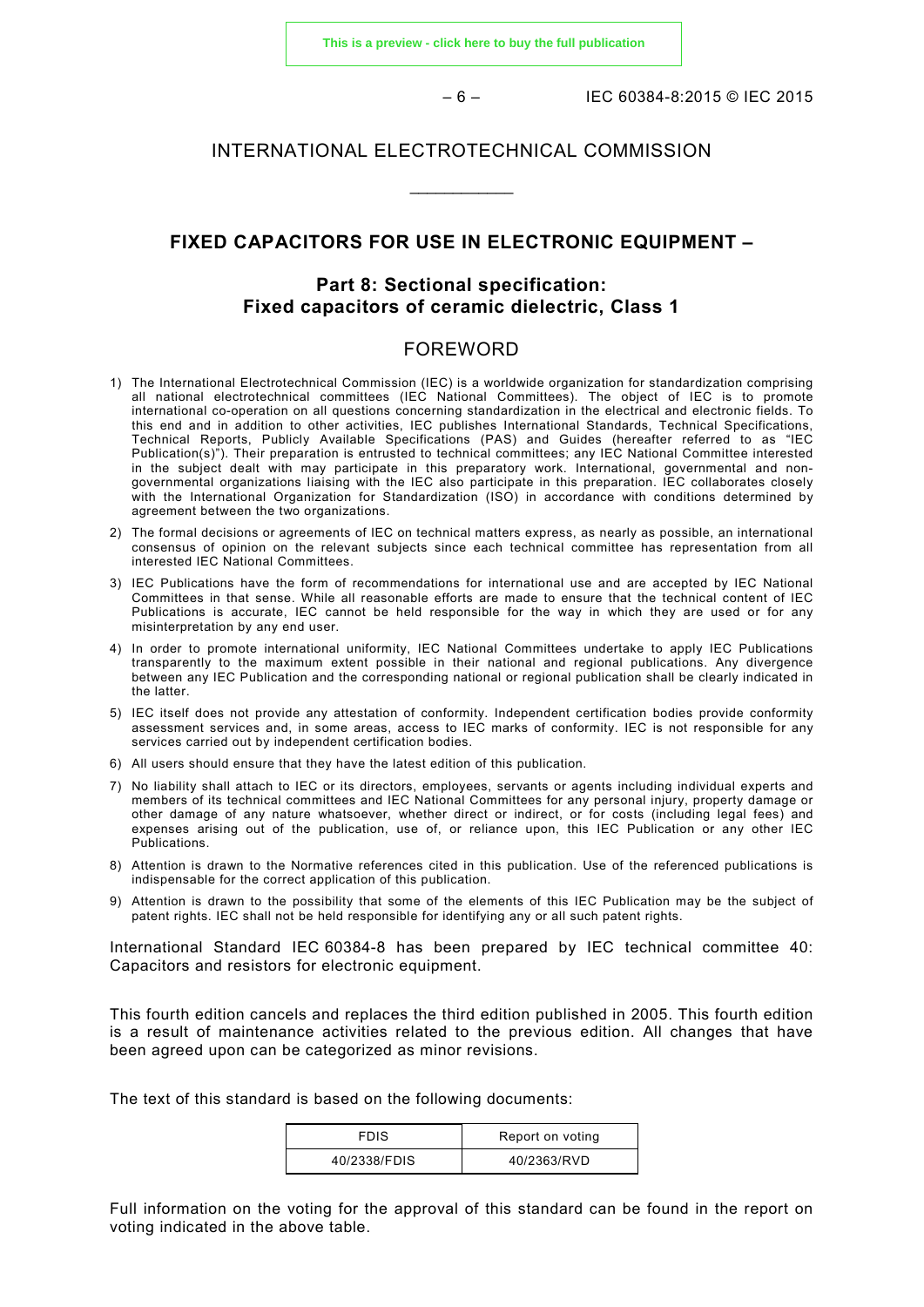IEC 60384-8:2015 © IEC 2015 – 7 –

This publication has been drafted in accordance with the ISO/IEC Directives, Part 2.

A list of all parts in the IEC 60384 series, published under the general title *Fixed capacitors for use in electronic equipment*, can be found on the IEC website.

The committee has decided that the contents of this publication will remain unchanged until the stability date indicated on the IEC web site under "http://webstore.iec.ch" in the data related to the specific publication. At this date, the publication will be

- reconfirmed,
- withdrawn,
- replaced by a revised edition, or
- amended.

The contents of the corrigendum of September 2017 have been included in this copy.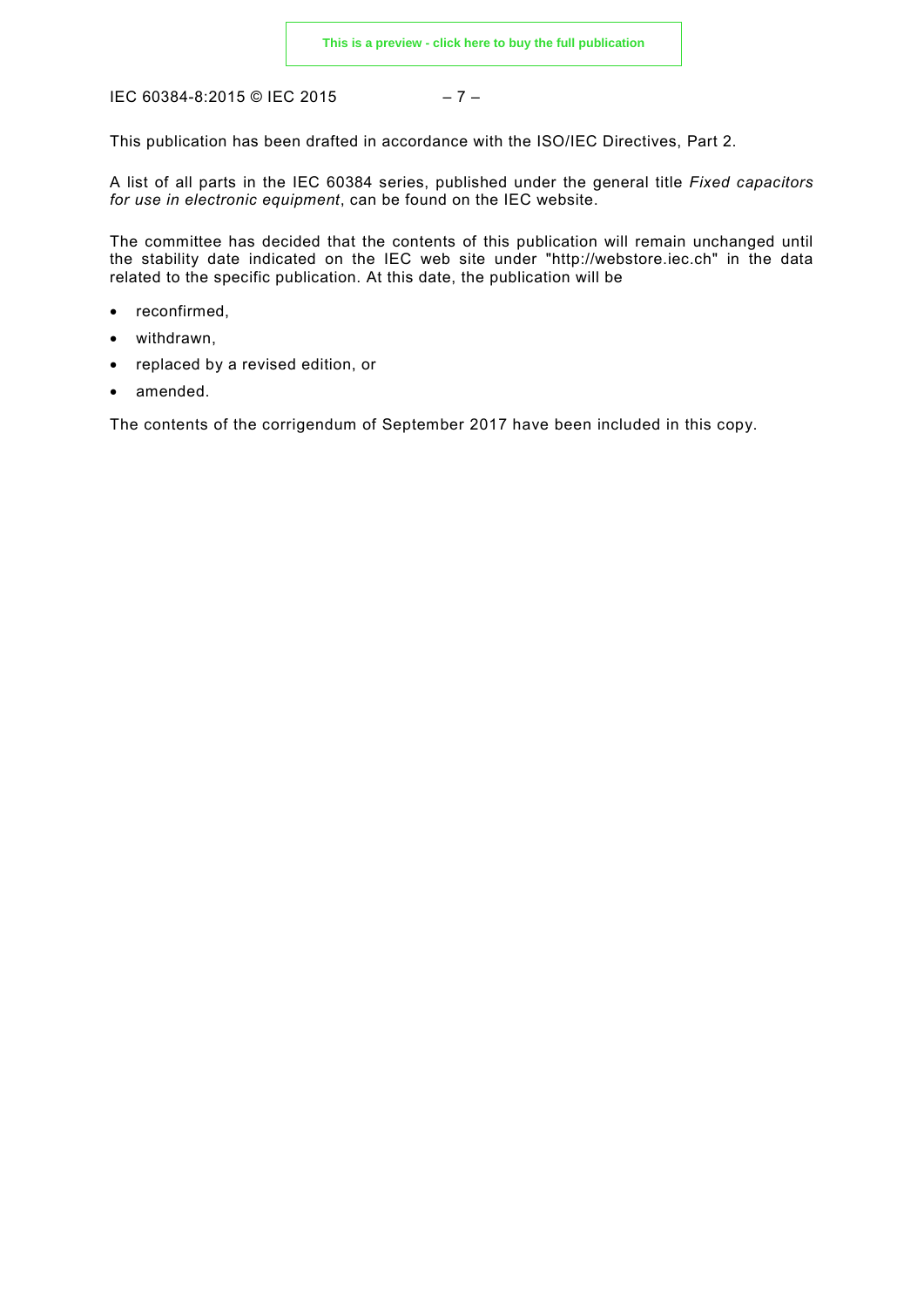– 8 – IEC 60384-8:2015 © IEC 2015

## **FIXED CAPACITORS FOR USE IN ELECTRONIC EQUIPMENT –**

## **Part 8: Sectional specification: Fixed capacitors of ceramic dielectric, Class 1**

#### **1 General**

#### **1.1 Scope**

This part of IEC 60384 is applicable to fixed capacitors of ceramic dielectric with a defined temperature coefficient (dielectric Class 1), intended for use in electronic equipment, including leadless capacitors but excluding fixed surface mount multilayer capacitors of ceramic dielectric, which are covered by IEC 60384-21 (Class 1).

Capacitors for electromagnetic interference suppression are not included, but are covered by IEC 60384-14.

#### **1.2 Object**

The object of this standard is to prescribe preferred ratings and characteristics and to select from IEC 60384-1:2008, the appropriate quality assessment procedures, tests and measuring methods and to give general performance requirements for this type of capacitor. Test severities and requirements prescribed in detail specifications referring to this sectional specification shall be of equal or higher performance level because lower performance levels are not permitted.

#### **1.3 Normative references**

The following documents, in whole or in part, are normatively referenced in this document and are indispensable for its application. For dated references, only the edition cited applies. For undated references, the latest edition of the referenced document (including any amendments) applies.

IEC 60063:1963, *Preferred number series for resistors and capacitors* IEC 60063:1963/AMD1:1967 IEC 60063:1963/AMD2:1977

IEC 60068-1:2013, *Environmental testing – Part 1: General and guidance*

IEC 60384-1:2008, *Fixed capacitors for use in electronic equipment – Part 1: Generic specification*

IEC 61193-2:2007, *Quality assessment systems – Part 2: Selection and use of sampling plans for inspection of electronic components and packages*

ISO 3:1973, *Preferred numbers – Series of preferred numbers*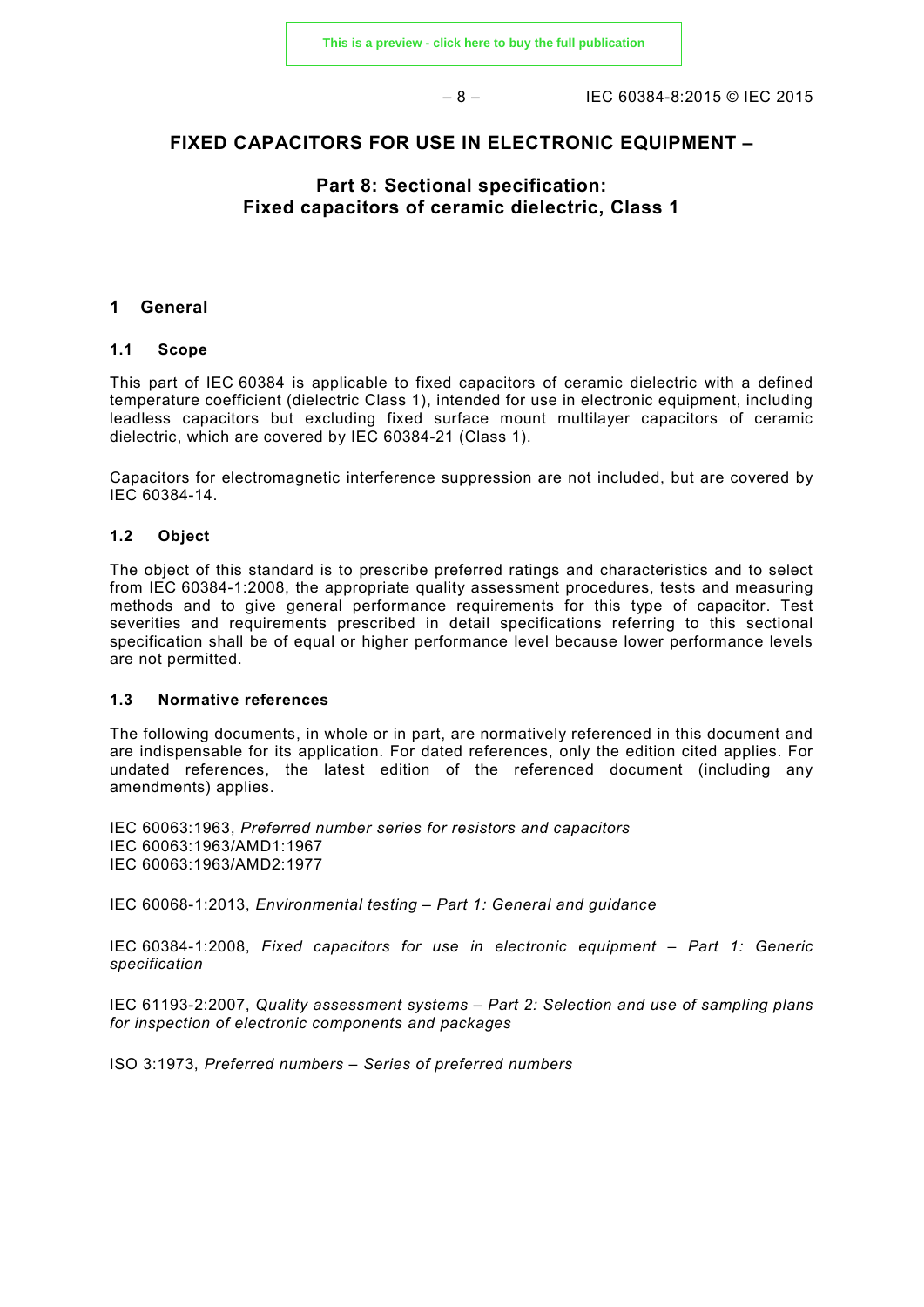$-44-$ 

IEC 60384-8:2015 © IEC 2015

## SOMMAIRE

| 1 |       |                                                                           |    |
|---|-------|---------------------------------------------------------------------------|----|
|   | 1.1   |                                                                           |    |
|   | 1.2   |                                                                           |    |
|   | 1.3   |                                                                           |    |
|   | 1.4   | Informations devant être données dans une spécification particulière 50   |    |
|   | 1.4.1 |                                                                           |    |
|   | 1.4.2 |                                                                           |    |
|   | 1.4.3 |                                                                           |    |
|   | 1.4.4 |                                                                           |    |
|   | 1.4.5 |                                                                           |    |
|   | 1.5   |                                                                           |    |
|   | 1.6   |                                                                           |    |
|   | 1.6.1 |                                                                           |    |
|   | 1.6.2 |                                                                           |    |
|   | 1.6.3 |                                                                           |    |
|   | 1.6.4 |                                                                           |    |
|   | 1.6.5 |                                                                           |    |
| 2 |       |                                                                           |    |
|   | 2.1   |                                                                           |    |
|   | 2.2   |                                                                           |    |
|   | 2.2.1 |                                                                           |    |
|   | 2.2.2 |                                                                           |    |
|   | 2.2.3 |                                                                           |    |
|   | 2.2.4 | Valeurs préférentielles de capacité nominale et valeurs de tolérance      |    |
|   |       |                                                                           |    |
|   | 2.2.5 |                                                                           |    |
| 3 |       |                                                                           |    |
|   | 3.1   |                                                                           |    |
|   | 3.2   |                                                                           |    |
|   | 3.3   |                                                                           | 59 |
|   | 3.4   |                                                                           |    |
|   | 3.4.1 |                                                                           |    |
|   | 3.4.2 | Homologation basée sur la procédure avec une taille d'échantillons fixe59 |    |
|   | 3.4.3 |                                                                           |    |
|   | 3.5   |                                                                           |    |
|   | 3.5.1 |                                                                           |    |
|   | 3.5.2 |                                                                           |    |
|   | 3.5.3 |                                                                           |    |
|   | 3.5.4 |                                                                           |    |
| 4 |       |                                                                           |    |
|   | 4.1   |                                                                           |    |
|   | 4.2   |                                                                           |    |
|   | 4.3   |                                                                           |    |
|   | 4.3.1 |                                                                           |    |
|   | 4.3.2 |                                                                           |    |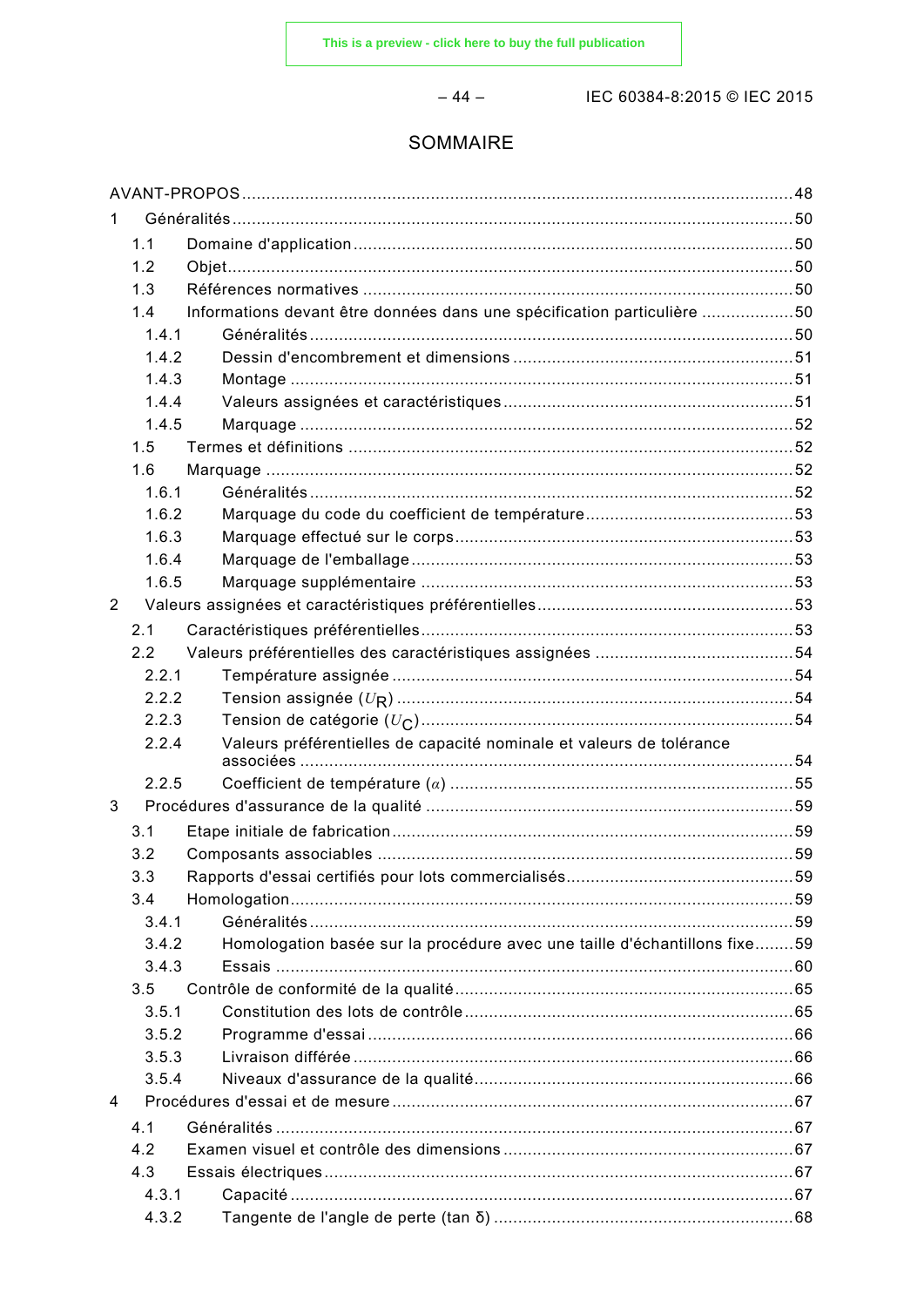IEC 60384-8:2015 © IEC 2015

| 4.3.3  |                                                                                 |  |
|--------|---------------------------------------------------------------------------------|--|
| 4.3.4  |                                                                                 |  |
| 4.4    | Coefficient de température $(a)$ et dérive de capacité après cycle thermique 70 |  |
| 4.4.1  |                                                                                 |  |
| 4.4.2  |                                                                                 |  |
| 4.4.3  |                                                                                 |  |
| 4.4.4  |                                                                                 |  |
| 4.5    |                                                                                 |  |
| 4.6    |                                                                                 |  |
| 4.6.1  |                                                                                 |  |
| 4.6.2  |                                                                                 |  |
| 4.6.3  |                                                                                 |  |
| 4.6.4  |                                                                                 |  |
| 4.7    |                                                                                 |  |
| 4.7.1  |                                                                                 |  |
| 4.7.2  |                                                                                 |  |
| 4.7.3  |                                                                                 |  |
| 4.8    |                                                                                 |  |
| 4.8.1  |                                                                                 |  |
| 4.8.2  |                                                                                 |  |
| 4.8.3  |                                                                                 |  |
| 4.8.4  |                                                                                 |  |
| 4.9    |                                                                                 |  |
| 4.9.1  |                                                                                 |  |
| 4.9.2  |                                                                                 |  |
| 4.9.3  |                                                                                 |  |
| 4.10   |                                                                                 |  |
| 4.10.1 |                                                                                 |  |
| 4.10.2 |                                                                                 |  |
| 4.10.3 |                                                                                 |  |
| 4 10 4 |                                                                                 |  |
| 4.11   |                                                                                 |  |
| 4.11.1 |                                                                                 |  |
| 4.11.2 |                                                                                 |  |
| 4.11.3 |                                                                                 |  |
| 4.11.4 |                                                                                 |  |
| 4.12   |                                                                                 |  |
| 4.12.1 |                                                                                 |  |
| 4.12.2 |                                                                                 |  |
| 4.12.3 |                                                                                 |  |
|        |                                                                                 |  |
| 4.12.4 |                                                                                 |  |
| 4.12.5 |                                                                                 |  |
| 4.12.6 |                                                                                 |  |
| 4.12.7 |                                                                                 |  |
| 4.13   |                                                                                 |  |
| 4.13.1 |                                                                                 |  |
| 4.13.2 |                                                                                 |  |
| 4.13.3 |                                                                                 |  |
| 4.13.4 |                                                                                 |  |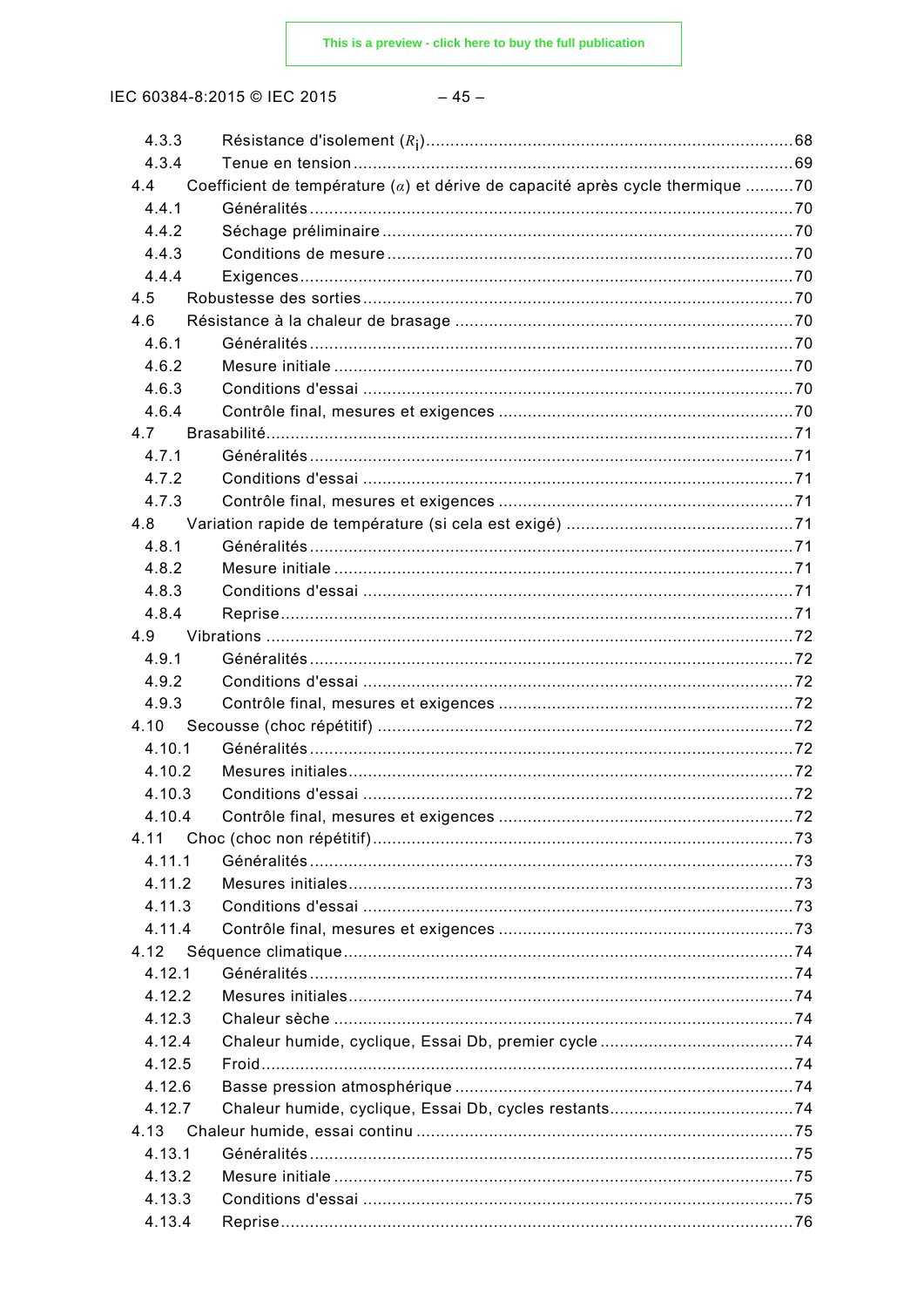– 46 – IEC 60384-8:2015 © IEC 2015

| 4.13.5                                                                                                                                                                 |  |
|------------------------------------------------------------------------------------------------------------------------------------------------------------------------|--|
| 4.14                                                                                                                                                                   |  |
| 4.14.1                                                                                                                                                                 |  |
| 4 14 2<br>4.14.3                                                                                                                                                       |  |
| 4.14.4                                                                                                                                                                 |  |
| 4.14.5                                                                                                                                                                 |  |
| 4.15                                                                                                                                                                   |  |
| 4.16                                                                                                                                                                   |  |
| Annexe A (normative) Figures représentant les limites de variation de capacité en<br>fonction de la température pour certains coefficients de température et certaines |  |
|                                                                                                                                                                        |  |
|                                                                                                                                                                        |  |
|                                                                                                                                                                        |  |
|                                                                                                                                                                        |  |
|                                                                                                                                                                        |  |
|                                                                                                                                                                        |  |
|                                                                                                                                                                        |  |
|                                                                                                                                                                        |  |
|                                                                                                                                                                        |  |
|                                                                                                                                                                        |  |
|                                                                                                                                                                        |  |
|                                                                                                                                                                        |  |
|                                                                                                                                                                        |  |
|                                                                                                                                                                        |  |
|                                                                                                                                                                        |  |
|                                                                                                                                                                        |  |
|                                                                                                                                                                        |  |
|                                                                                                                                                                        |  |
|                                                                                                                                                                        |  |
|                                                                                                                                                                        |  |
| Tableau 3 – Combinaisons de coefficient de température et de tolérances 57                                                                                             |  |
| Tableau 4 – Plan d'échantillonnage avec des éléments non conformes admissibles                                                                                         |  |
|                                                                                                                                                                        |  |
|                                                                                                                                                                        |  |
|                                                                                                                                                                        |  |
|                                                                                                                                                                        |  |
|                                                                                                                                                                        |  |
| Tableau 10 - Tensions d'essai pour des condensateurs en céramique monocouches 69                                                                                       |  |
| Tableau 11 – Tensions d'essai pour des condensateurs en céramique multicouches 69                                                                                      |  |
|                                                                                                                                                                        |  |
|                                                                                                                                                                        |  |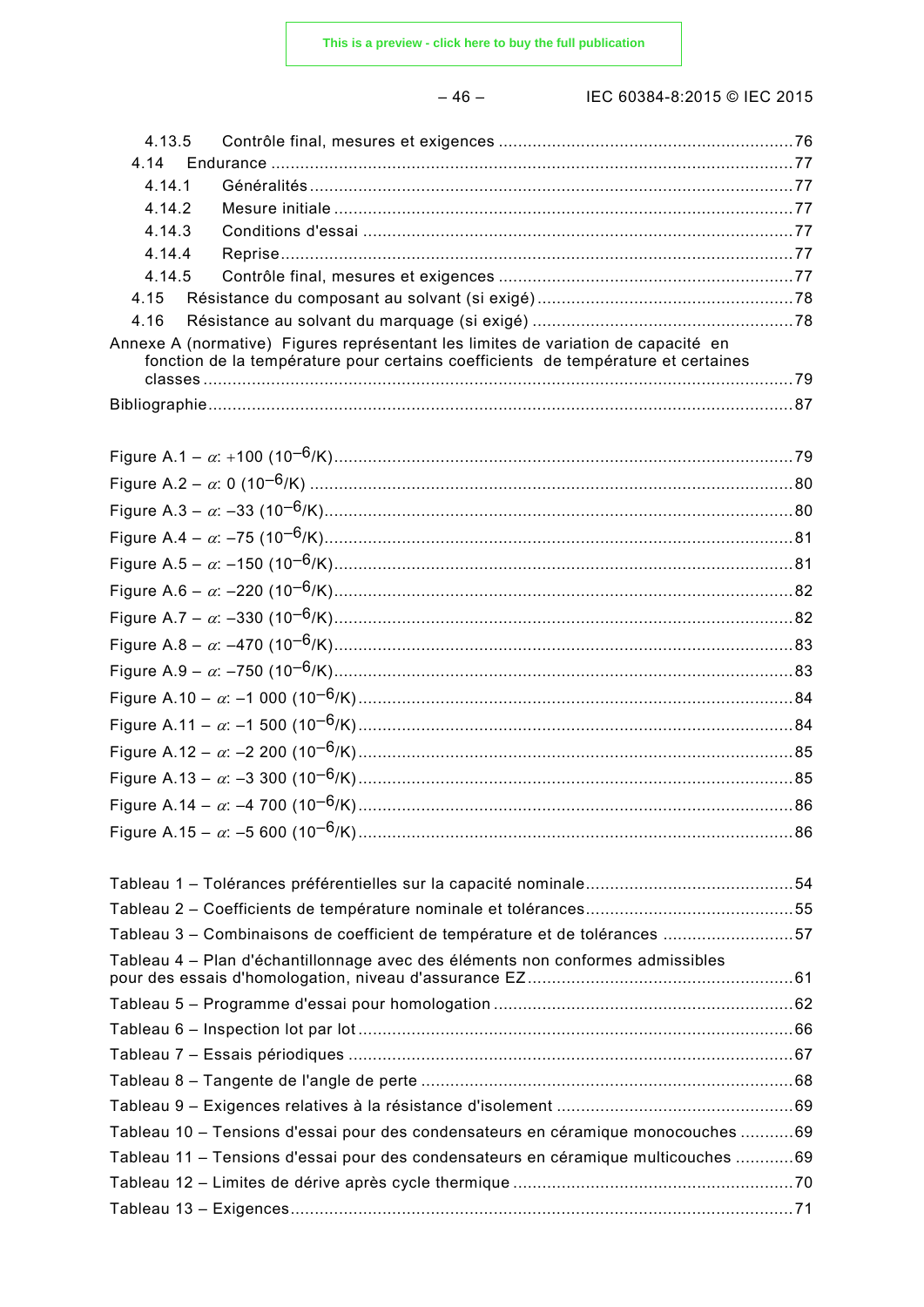IEC 60384-8:2015 © IEC 2015 – 47 –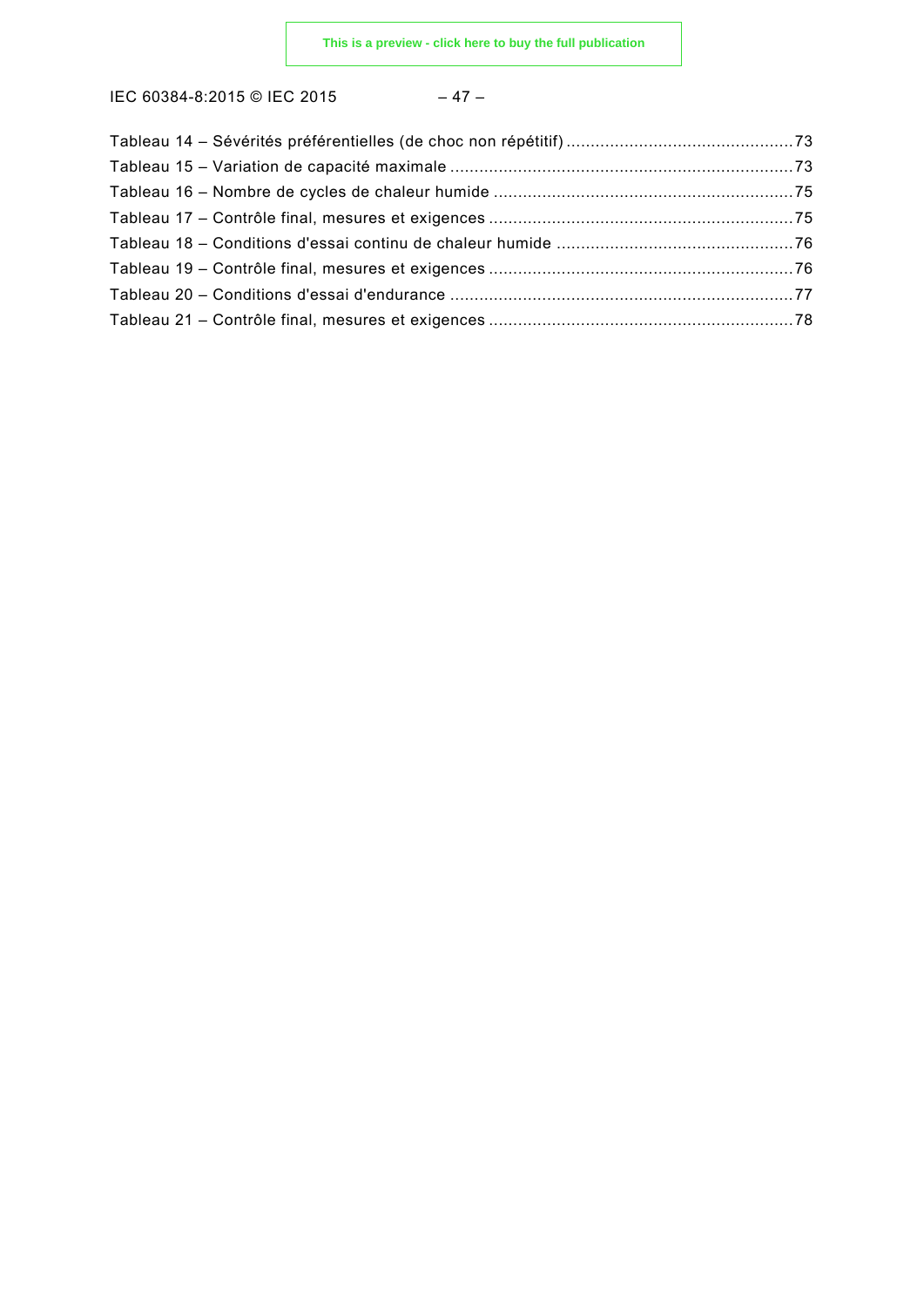**[This is a preview - click here to buy the full publication](https://webstore.iec.ch/publication/21931&preview)**

– 48 – IEC 60384-8:2015 © IEC 2015

## COMMISSION ÉLECTROTECHNIQUE INTERNATIONALE

\_\_\_\_\_\_\_\_\_\_\_\_

## **CONDENSATEURS FIXES UTILISÉS DANS LES ÉQUIPEMENTS ÉLECTRONIQUES –**

## **Partie 8: Spécification intermédiaire: Condensateurs fixes à diélectrique en céramique, Classe 1**

## AVANT-PROPOS

- 1) La Commission Electrotechnique Internationale (IEC) est une organisation mondiale de normalisation composée de l'ensemble des comités électrotechniques nationaux (Comités nationaux de l'IEC). L'IEC a pour objet de favoriser la coopération internationale pour toutes les questions de normalisation dans les domaines de l'électricité et de l'électronique. A cet effet, l'IEC – entre autres activités – publie des Normes internationales, des Spécifications techniques, des Rapports techniques, des Spécifications accessibles au public (PAS) et des Guides (ci-après dénommés "Publication(s) de l'IEC"). Leur élaboration est confiée à des comités d'études, aux travaux desquels tout Comité national intéressé par le sujet traité peut participer. Les organisations internationales, gouvernementales et non gouvernementales, en liaison avec l'IEC, participent également aux travaux. L'IEC collabore étroitement avec l'Organisation Internationale de Normalisation (ISO), selon des conditions fixées par accord entre les deux organisations.
- 2) Les décisions ou accords officiels de l'IEC concernant les questions techniques représentent, dans la mesure du possible, un accord international sur les sujets étudiés, étant donné que les Comités nationaux de l'IEC intéressés sont représentés dans chaque comité d'études.
- 3) Les Publications de l'IEC se présentent sous la forme de recommandations internationales et sont agréées comme telles par les Comités nationaux de l'IEC. Tous les efforts raisonnables sont entrepris afin que l'IEC s'assure de l'exactitude du contenu technique de ses publications; l'IEC ne peut pas être tenue responsable de l'éventuelle mauvaise utilisation ou interprétation qui en est faite par un quelconque utilisateur final.
- 4) Dans le but d'encourager l'uniformité internationale, les Comités nationaux de l'IEC s'engagent, dans toute la mesure possible, à appliquer de façon transparente les Publications de l'IEC dans leurs publications nationales et régionales. Toutes divergences entre toutes Publications de l'IEC et toutes publications nationales ou régionales correspondantes doivent être indiquées en termes clairs dans ces dernières.
- 5) L'IEC elle-même ne fournit aucune attestation de conformité. Des organismes de certification indépendants fournissent des services d'évaluation de conformité et, dans certains secteurs, accèdent aux marques de conformité de l'IEC. L'IEC n'est responsable d'aucun des services effectués par les organismes de certification indépendants.
- 6) Tous les utilisateurs doivent s'assurer qu'ils sont en possession de la dernière édition de cette publication.
- 7) Aucune responsabilité ne doit être imputée à l'IEC, à ses administrateurs, employés, auxiliaires ou mandataires, y compris ses experts particuliers et les membres de ses comités d'études et des Comités nationaux de l'IEC, pour tout préjudice causé en cas de dommages corporels et matériels, ou de tout autre dommage de quelque nature que ce soit, directe ou indirecte, ou pour supporter les coûts (y compris les frais de justice) et les dépenses découlant de la publication ou de l'utilisation de cette Publication de l'IEC ou de toute autre Publication de l'IEC, ou au crédit qui lui est accordé.
- 8) L'attention est attirée sur les références normatives citées dans cette publication. L'utilisation de publications référencées est obligatoire pour une application correcte de la présente publication.
- 9) L'attention est attirée sur le fait que certains des éléments de la présente Publication de l'IEC peuvent faire l'objet de droits de brevet. L'IEC ne saurait être tenue pour responsable de ne pas avoir identifié de tels droits de brevets et de ne pas avoir signalé leur existence.

La Norme internationale IEC 60384-8 a été établie par le comité d'études 40 de l'IEC: Condensateurs et résistances pour équipements électroniques.

Cette quatrième édition annule et remplace la troisième édition publiée en 2005. Cette quatrième édition est le résultat des activités de maintenance relatives à l'édition précédente. Toutes les modifications acceptées peuvent être classées comme des révisions mineures.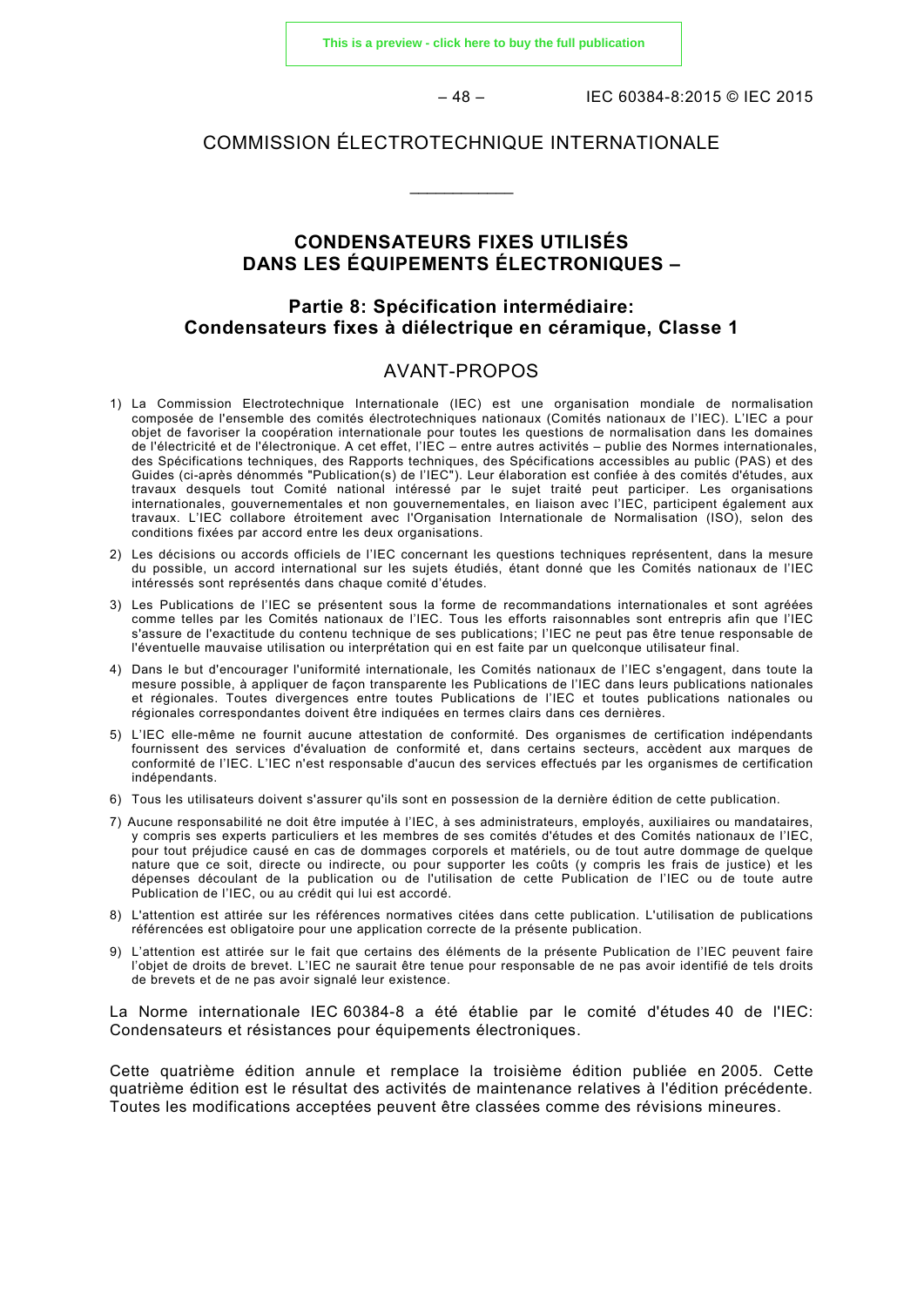IEC 60384-8:2015 © IEC 2015 – 49 –

Le texte de cette norme est issu des documents suivants:

| <b>FDIS</b>  | Rapport de vote |
|--------------|-----------------|
| 40/2338/FDIS | 40/2363/RVD     |

Le rapport de vote indiqué dans le tableau ci-dessus donne toute information sur le vote ayant abouti à l'approbation de cette norme.

Cette publication a été rédigée selon les Directives ISO/IEC, Partie 2.

Une liste de toutes les parties de la série IEC 60384, publiées sous le titre général *Condensateurs fixes utilisés dans les équipements électroniques*, peut être consultée sur le site web de l'IEC.

Le comité a décidé que le contenu de cette publication ne sera pas modifié avant la date de stabilité indiquée sur le site web de l'IEC sous "http://webstore.iec.ch" dans les données relatives à la publication recherchée. A cette date, la publication sera

- reconduite,
- supprimée,
- remplacée par une édition révisée, ou
- amendée.

Le contenu du corrigendum de septembre 2017 a été pris en considération dans cet exemplaire.